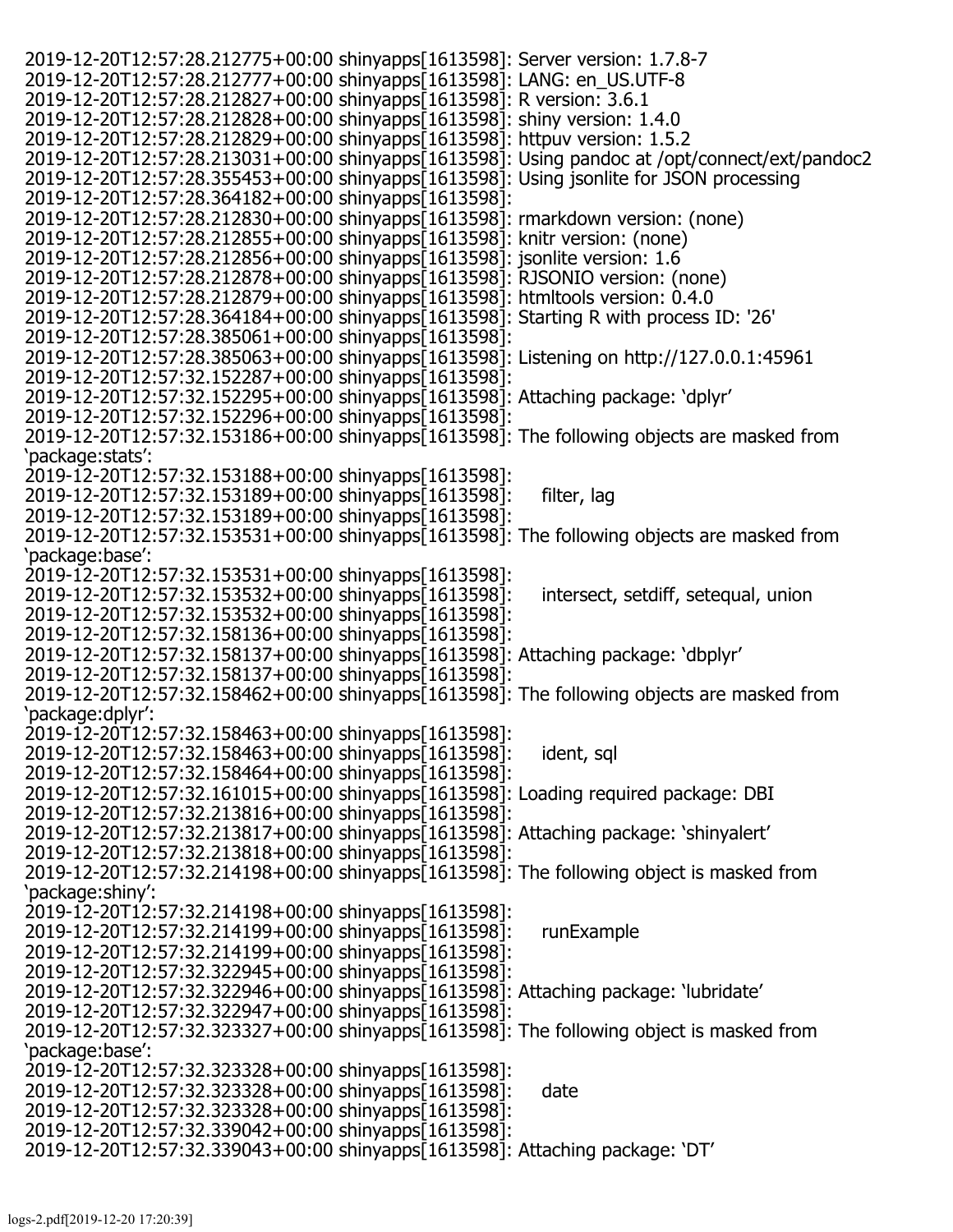| 2019-12-20T12:57:32.339044+00:00 shinyapps[1613598]:                                                  |                                             |
|-------------------------------------------------------------------------------------------------------|---------------------------------------------|
| 2019-12-20T12:57:32.339404+00:00 shinyapps[1613598]: The following objects are masked from            |                                             |
| 'package:shiny':                                                                                      |                                             |
| 2019-12-20T12:57:32.339404+00:00 shinyapps[1613598]:                                                  |                                             |
| 2019-12-20T12:57:32.339405+00:00 shinyapps[1613598]:                                                  |                                             |
|                                                                                                       | dataTableOutput, renderDataTable            |
| 2019-12-20T12:57:32.339405+00:00 shinyapps[1613598]:                                                  |                                             |
| 2019-12-20T12:57:32.354751+00:00 shinyapps[1613598]: Warning: Error in .local: Failed to connect to   |                                             |
| database: Error: Can't connect to local MySQL server through socket '/var/run/mysqld/mysqld.sock' (2) |                                             |
| 2019-12-20T12:57:32.354752+00:00 shinyapps[1613598]:                                                  |                                             |
| 2019-12-20T12:57:32.359030+00:00 shinyapps[1613598]:                                                  | 71: .local                                  |
| 2019-12-20T12:57:32.359031+00:00 shinyapps[1613598]:                                                  | 70: <anonymous></anonymous>                 |
|                                                                                                       |                                             |
| 2019-12-20T12:57:32.359031+00:00 shinyapps[1613598]:                                                  | 67: private\$factory                        |
| 2019-12-20T12:57:32.359032+00:00 shinyapps[1613598]:                                                  | 66: private\$createObject                   |
| 2019-12-20T12:57:32.359032+00:00 shinyapps[1613598]:                                                  | 65: .subset2(public_bind_env, "initialize") |
| 2019-12-20T12:57:32.359040+00:00 shinyapps[1613598]:                                                  | 64: Pool\$new                               |
| 2019-12-20T12:57:32.359040+00:00 shinyapps[1613598]:                                                  | 63: <anonymous></anonymous>                 |
| 2019-12-20T12:57:32.359041+00:00 shinyapps[1613598]:                                                  | 61: dbPool                                  |
| 2019-12-20T13:12:18.609576+00:00 shinyapps[1613598]: Server version: 1.7.8-7                          |                                             |
| 2019-12-20T13:12:18.609577+00:00 shinyapps[1613598]: LANG: en_US.UTF-8                                |                                             |
|                                                                                                       |                                             |
| 2019-12-20T13:12:18.609613+00:00 shinyapps[1613598]: R version: 3.6.1                                 |                                             |
| 2019-12-20T13:12:18.609615+00:00 shinyapps[1613598]: shiny version: 1.4.0                             |                                             |
| 2019-12-20T13:12:18.609616+00:00 shinyapps[1613598]: httpuv version: 1.5.2                            |                                             |
| 2019-12-20T13:12:18.609628+00:00 shinyapps[1613598]: rmarkdown version: (none)                        |                                             |
| 2019-12-20T13:12:18.609639+00:00 shinyapps[1613598]: knitr version: (none)                            |                                             |
| 2019-12-20T13:12:18.609819+00:00 shinyapps[1613598]: Using pandoc at /opt/connect/ext/pandoc2         |                                             |
| 2019-12-20T13:12:18.747404+00:00 shinyapps[1613598]: Using jsonlite for JSON processing               |                                             |
|                                                                                                       |                                             |
| 2019-12-20T13:12:18.757207+00:00 shinyapps[1613598]:                                                  |                                             |
| 2019-12-20T13:12:18.757208+00:00 shinyapps[1613598]: Starting R with process ID: '261'                |                                             |
| 2019-12-20T13:12:18.778280+00:00 shinyapps[1613598]:                                                  |                                             |
| 2019-12-20T13:12:18.778280+00:00 shinyapps[1613598]: Listening on http://127.0.0.1:41798              |                                             |
| 2019-12-20T13:12:18.609650+00:00 shinyapps[1613598]: jsonlite version: 1.6                            |                                             |
| 2019-12-20T13:12:18.609670+00:00 shinyapps[1613598]: RJSONIO version: (none)                          |                                             |
| 2019-12-20T13:12:18.609681+00:00 shinyapps[1613598]: htmltools version: 0.4.0                         |                                             |
| 2019-12-20T13:12:19.298197+00:00 shinyapps[1613598]:                                                  |                                             |
|                                                                                                       |                                             |
| 2019-12-20T13:12:19.298199+00:00 shinyapps[1613598]: Attaching package: 'dplyr'                       |                                             |
| 2019-12-20T13:12:19.298200+00:00 shinyapps[1613598]:                                                  |                                             |
| 2019-12-20T13:12:19.360045+00:00 shinyapps[1613598]: Attaching package: 'shinyalert'                  |                                             |
| 2019-12-20T13:12:19.299125+00:00 shinyapps[1613598]: The following objects are masked from            |                                             |
| 'package:stats':                                                                                      |                                             |
| 2019-12-20T13:12:19.299126+00:00 shinyapps[1613598]:                                                  |                                             |
| 2019-12-20T13:12:19.299126+00:00 shinyapps[1613598]:                                                  | filter, lag                                 |
| 2019-12-20T13:12:19.360365+00:00 shinyapps[1613598]: The following object is masked from              |                                             |
| 'package:shiny':                                                                                      |                                             |
|                                                                                                       |                                             |
| 2019-12-20T13:12:19.299487+00:00 shinyapps[1613598]:                                                  |                                             |
| 2019-12-20T13:12:19.304085+00:00 shinyapps[1613598]:                                                  |                                             |
| 2019-12-20T13:12:19.304086+00:00 shinyapps[1613598]: Attaching package: 'dbplyr'                      |                                             |
| 2019-12-20T13:12:19.304086+00:00 shinyapps[1613598]:                                                  |                                             |
| 2019-12-20T13:12:19.304433+00:00 shinyapps[1613598]: The following objects are masked from            |                                             |
| 'package:dplyr':                                                                                      |                                             |
| 2019-12-20T13:12:19.304433+00:00 shinyapps[1613598]:                                                  |                                             |
| 2019-12-20T13:12:19.304434+00:00 shinyapps[1613598]:                                                  | ident, sql                                  |
|                                                                                                       |                                             |
| 2019-12-20T13:12:19.304434+00:00 shinyapps[1613598]:                                                  |                                             |
| 2019-12-20T13:12:19.307002+00:00 shinyapps[1613598]: Loading required package: DBI                    |                                             |
| 2019-12-20T13:12:19.360044+00:00 shinyapps[1613598]:                                                  |                                             |
| 2019-12-20T13:12:19.299126+00:00 shinyapps[1613598]:                                                  |                                             |
| 2019-12-20T13:12:19.360366+00:00 shinyapps[1613598]:                                                  |                                             |
| 2019-12-20T13:12:19.299486+00:00 shinyapps[1613598]: The following objects are masked from            |                                             |
|                                                                                                       |                                             |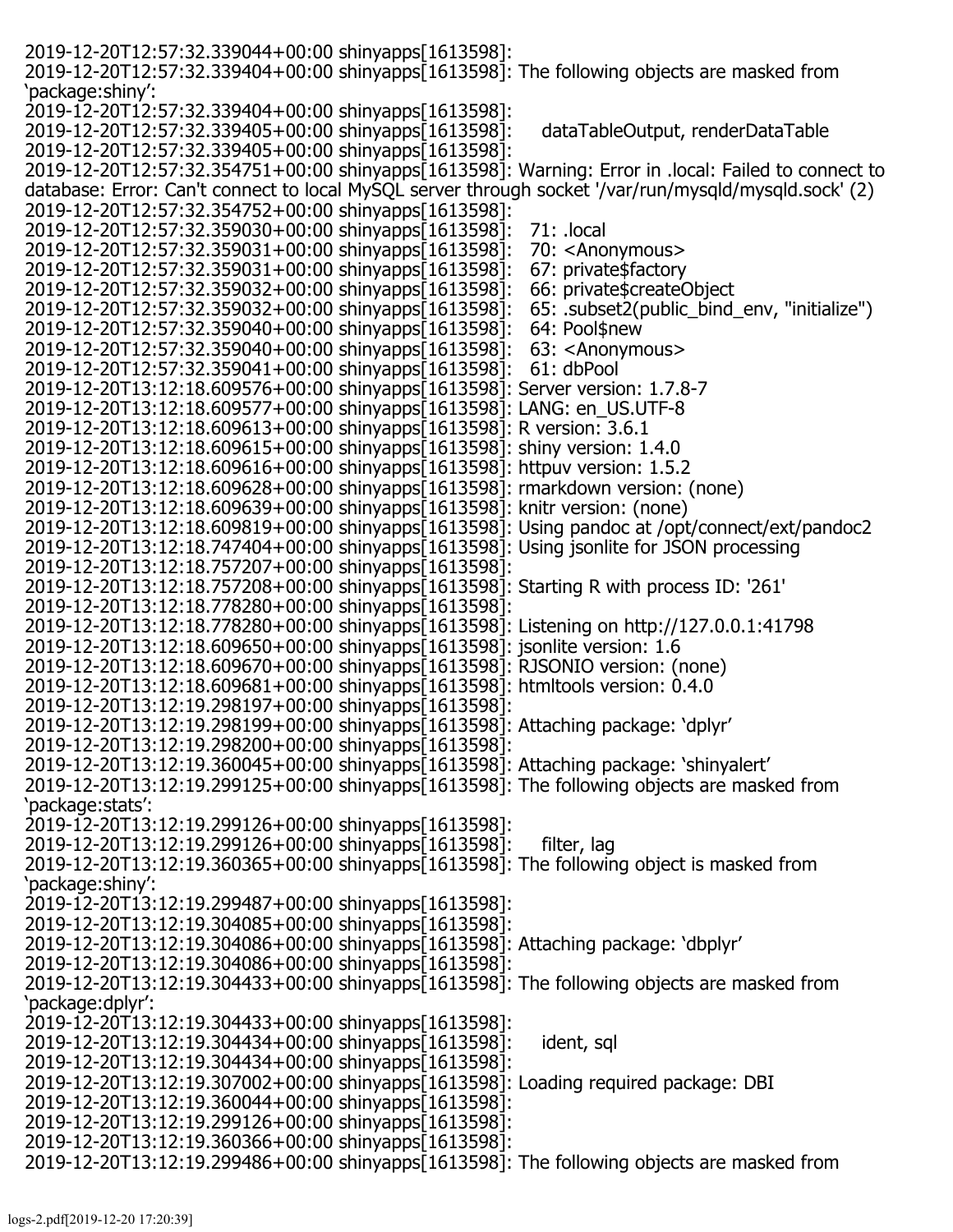| 'package:base':                                                                                       |                                             |
|-------------------------------------------------------------------------------------------------------|---------------------------------------------|
| 2019-12-20T13:12:19.360366+00:00 shinyapps[1613598]:                                                  | runExample                                  |
| 2019-12-20T13:12:19.467529+00:00 shinyapps[1613598]:                                                  |                                             |
| 2019-12-20T13:12:19.299486+00:00 shinyapps[1613598]:                                                  |                                             |
| 2019-12-20T13:12:19.360367+00:00 shinyapps[1613598]:                                                  |                                             |
|                                                                                                       |                                             |
| 2019-12-20T13:12:19.482607+00:00 shinyapps[1613598]:                                                  |                                             |
| 2019-12-20T13:12:19.299486+00:00 shinyapps[1613598]:                                                  | intersect, setdiff, setequal, union         |
| 2019-12-20T13:12:19.467204+00:00 shinyapps[1613598]:                                                  |                                             |
| 2019-12-20T13:12:19.482608+00:00 shinyapps[1613598]:                                                  |                                             |
| 2019-12-20T13:12:19.467205+00:00 shinyapps[1613598]:                                                  |                                             |
| 2019-12-20T13:12:19.467528+00:00 shinyapps[1613598]:                                                  |                                             |
| 2019-12-20T13:12:19.467205+00:00 shinyapps[1613598]: Attaching package: 'lubridate'                   |                                             |
| 2019-12-20T13:12:19.482937+00:00 shinyapps[1613598]:                                                  |                                             |
| 2019-12-20T13:12:19.467528+00:00 shinyapps[1613598]:                                                  | date                                        |
| 2019-12-20T13:12:19.360045+00:00 shinyapps[1613598]:                                                  |                                             |
| 2019-12-20T13:12:19.482608+00:00 shinyapps[1613598]: Attaching package: 'DT'                          |                                             |
| 2019-12-20T13:12:19.467527+00:00 shinyapps[1613598]: The following object is masked from              |                                             |
| 'package:base':                                                                                       |                                             |
| 2019-12-20T13:12:19.482938+00:00 shinyapps[1613598]:                                                  |                                             |
| 2019-12-20T13:12:19.482936+00:00 shinyapps[1613598]: The following objects are masked from            |                                             |
| 'package:shiny':                                                                                      |                                             |
| 2019-12-20T13:12:19.482938+00:00 shinyapps[1613598]:                                                  | dataTableOutput, renderDataTable            |
| 2019-12-20T13:12:19.497183+00:00 shinyapps[1613598]: Warning: Error in .local: Failed to connect to   |                                             |
| database: Error: Can't connect to local MySQL server through socket '/var/run/mysqld/mysqld.sock' (2) |                                             |
| 2019-12-20T13:12:19.497184+00:00 shinyapps[1613598]:                                                  |                                             |
| 2019-12-20T13:12:19.501431+00:00 shinyapps[1613598]:                                                  | 71: .local                                  |
| 2019-12-20T13:12:19.501432+00:00 shinyapps[1613598]:                                                  | 70: <anonymous></anonymous>                 |
| 2019-12-20T13:12:19.501432+00:00 shinyapps[1613598]:                                                  | 67: private\$factory                        |
| 2019-12-20T13:12:19.501432+00:00 shinyapps[1613598]:                                                  | 66: private \$create Object                 |
| 2019-12-20T13:12:19.501433+00:00 shinyapps[1613598]:                                                  | 65: .subset2(public_bind_env, "initialize") |
| 2019-12-20T13:12:19.501433+00:00 shinyapps[1613598]:                                                  | 64: Pool\$new                               |
| 2019-12-20T13:12:19.501433+00:00 shinyapps[1613598]:                                                  | 63: <anonymous></anonymous>                 |
| 2019-12-20T13:12:19.501434+00:00 shinyapps[1613598]:                                                  | 61: dbPool                                  |
| 2019-12-20T16:09:27.771820+00:00 shinyapps[1613598]: Server version: 1.7.8-7                          |                                             |
| 2019-12-20T16:09:27.771857+00:00 shinyapps[1613598]: LANG: en_US.UTF-8                                |                                             |
| 2019-12-20T16:09:27.771857+00:00 shinyapps[1613598]: R version: 3.6.1                                 |                                             |
|                                                                                                       |                                             |
| 2019-12-20T16:09:27.771858+00:00 shinyapps[1613598]: shiny version: 1.4.0                             |                                             |
| 2019-12-20T16:09:27.771859+00:00 shinyapps[1613598]: rmarkdown version: (none)                        |                                             |
| 2019-12-20T16:09:27.771859+00:00 shinyapps[1613598]: httpuv version: 1.5.2                            |                                             |
| 2019-12-20T16:09:27.771865+00:00 shinyapps[1613598]: knitr version: (none)                            |                                             |
| 2019-12-20T16:09:27.771872+00:00 shinyapps[1613598]: jsonlite version: 1.6                            |                                             |
| 2019-12-20T16:09:27.771895+00:00 shinyapps[1613598]: RJSONIO version: (none)                          |                                             |
| 2019-12-20T16:09:27.771906+00:00 shinyapps[1613598]: htmltools version: 0.4.0                         |                                             |
| 2019-12-20T16:09:27.772039+00:00 shinyapps[1613598]: Using pandoc at /opt/connect/ext/pandoc2         |                                             |
| 2019-12-20T16:09:27.973177+00:00 shinyapps[1613598]: Using jsonlite for JSON processing               |                                             |
| 2019-12-20T16:09:27.982656+00:00 shinyapps[1613598]:                                                  |                                             |
| 2019-12-20T16:09:27.982659+00:00 shinyapps[1613598]: Starting R with process ID: '26'                 |                                             |
| 2019-12-20T16:09:28.005600+00:00 shinyapps[1613598]:                                                  |                                             |
| 2019-12-20T16:09:28.005602+00:00 shinyapps[1613598]: Listening on http://127.0.0.1:33927              |                                             |
| 2019-12-20T16:09:29.923093+00:00 shinyapps[1613598]:                                                  |                                             |
| 2019-12-20T16:09:29.923098+00:00 shinyapps[1613598]: Attaching package: 'dplyr'                       |                                             |
| 2019-12-20T16:09:29.923098+00:00 shinyapps[1613598]:                                                  |                                             |
| 2019-12-20T16:09:29.923968+00:00 shinyapps[1613598]: The following objects are masked from            |                                             |
| 'package:stats':                                                                                      |                                             |
| 2019-12-20T16:09:29.923969+00:00 shinyapps[1613598]:                                                  |                                             |
| 2019-12-20T16:09:29.923969+00:00 shinyapps[1613598]:                                                  | filter, lag                                 |
| 2019-12-20T16:09:29.923969+00:00 shinyapps[1613598]:                                                  |                                             |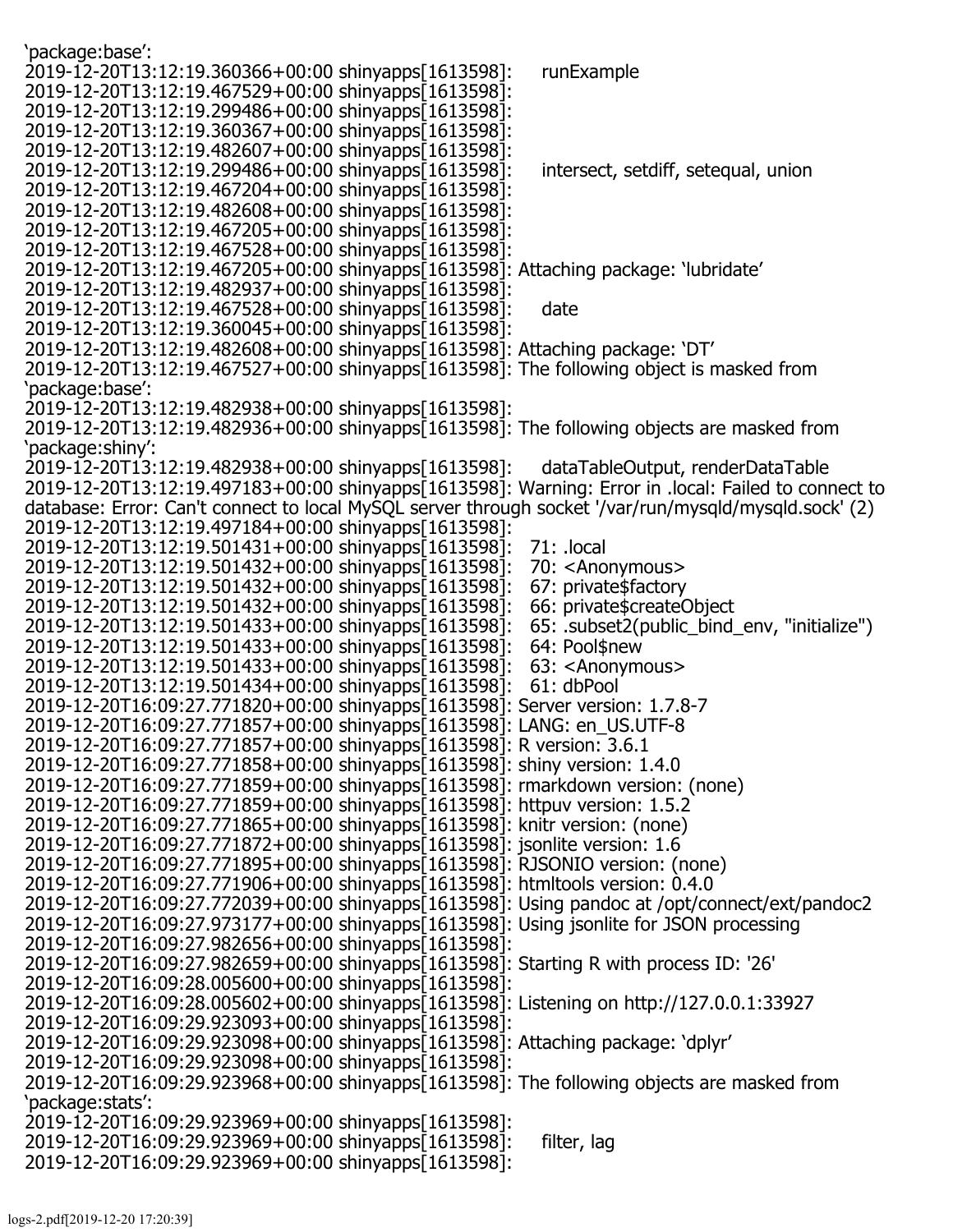2019-12-20T16:09:29.924297+00:00 shinyapps[1613598]: The following objects are masked from 'package:base': 2019-12-20T16:09:29.924297+00:00 shinyapps[1613598]: 2019-12-20T16:09:29.924298+00:00 shinyapps[1613598]: intersect, setdiff, setequal, union 2019-12-20T16:09:29.928900+00:00 shinyapps[1613598]: 2019-12-20T16:09:29.924298+00:00 shinyapps[1613598]: 2019-12-20T16:09:29.928900+00:00 shinyapps[1613598]: Attaching package: 'dbplyr' 2019-12-20T16:09:29.928901+00:00 shinyapps[1613598]: 2019-12-20T16:09:29.929225+00:00 shinyapps[1613598]: The following objects are masked from 'package:dplyr': 2019-12-20T16:09:29.929226+00:00 shinyapps[1613598]: 2019-12-20T16:09:29.929226+00:00 shinyapps[1613598]: ident, sql 2019-12-20T16:09:29.929226+00:00 shinyapps[1613598]: 2019-12-20T16:09:29.932861+00:00 shinyapps[1613598]: Loading required package: DBI 2019-12-20T16:09:29.998637+00:00 shinyapps[1613598]: 2019-12-20T16:09:29.998641+00:00 shinyapps[1613598]: Attaching package: 'shinyalert' 2019-12-20T16:09:29.998642+00:00 shinyapps[1613598]: 2019-12-20T16:09:29.998994+00:00 shinyapps[1613598]: The following object is masked from 'package:shiny': 2019-12-20T16:09:29.998995+00:00 shinyapps[1613598]: runExample 2019-12-20T16:09:29.998996+00:00 shinyapps[1613598]: 2019-12-20T16:09:29.998995+00:00 shinyapps[1613598]: 2019-12-20T16:09:30.123371+00:00 shinyapps[1613598]: 2019-12-20T16:09:30.123372+00:00 shinyapps[1613598]: Attaching package: 'lubridate' 2019-12-20T16:09:30.123373+00:00 shinyapps[1613598]: 2019-12-20T16:09:30.123737+00:00 shinyapps[1613598]: 2019-12-20T16:09:30.123738+00:00 shinyapps[1613598]: date 2019-12-20T16:09:30.123737+00:00 shinyapps[1613598]: The following object is masked from 'package:base': 2019-12-20T16:09:30.123738+00:00 shinyapps[1613598]: 2019-12-20T16:09:30.149141+00:00 shinyapps[1613598]: Attaching package: 'DT' 2019-12-20T16:09:30.149142+00:00 shinyapps[1613598]: 2019-12-20T16:09:30.149521+00:00 shinyapps[1613598]: The following objects are masked from 'package:shiny': 2019-12-20T16:09:30.149140+00:00 shinyapps[1613598]: 2019-12-20T16:09:30.149521+00:00 shinyapps[1613598]: 2019-12-20T16:09:30.149522+00:00 shinyapps[1613598]: dataTableOutput, renderDataTable 2019-12-20T16:09:30.168123+00:00 shinyapps[1613598]: Warning: Error in .local: Failed to connect to database: Error: Can't connect to local MySQL server through socket '/var/run/mysqld/mysqld.sock' (2) 2019-12-20T16:09:30.168125+00:00 shinyapps[1613598]: 2019-12-20T16:09:30.172548+00:00 shinyapps[1613598]: 71: .local 2019-12-20T16:09:30.149522+00:00 shinyapps[1613598]: 2019-12-20T16:09:30.172550+00:00 shinyapps[1613598]: 67: private\$factory 2019-12-20T16:09:30.172549+00:00 shinyapps[1613598]: 70: <Anonymous><br>2019-12-20T16:09:30.172550+00:00 shinyapps[1613598]: 66: private\$createObject 2019-12-20T16:09:30.172550+00:00 shinyapps[1613598]: 66: private\$createObject<br>2019-12-20T16:09:30.172551+00:00 shinyapps[1613598]: 65: .subset2(public\_bind\_env, "initialize") 2019-12-20T16:09:30.172551+00:00 shinyapps[1613598]: 65: .subset2(p<br>2019-12-20T16:09:30.172551+00:00 shinyapps[1613598]: 64: Pool\$new 2019-12-20T16:09:30.172551+00:00 shinyapps[1613598]: 64: Pool\$new 2019-12-20T16:09:30.172551+00:00 shinyapps[1613598]: 2019-12-20T16:09:30.172552+00:00 shinyapps[1613598]: 61: dbPool 2019-12-20T16:11:42.816748+00:00 shinyapps[1613598]: Server version: 1.7.8-7 2019-12-20T16:11:42.816750+00:00 shinyapps[1613598]: LANG: en\_US.UTF-8 2019-12-20T16:11:42.816784+00:00 shinyapps[1613598]: R version: 3.6.1 2019-12-20T16:11:42.816786+00:00 shinyapps[1613598]: shiny version: 1.4.0 2019-12-20T16:11:42.816787+00:00 shinyapps[1613598]: httpuv version: 1.5.2 2019-12-20T16:11:42.816787+00:00 shinyapps[1613598]: rmarkdown version: (none) 2019-12-20T16:11:42.816802+00:00 shinyapps[1613598]: knitr version: (none) 2019-12-20T16:11:42.816803+00:00 shinyapps[1613598]: jsonlite version: 1.6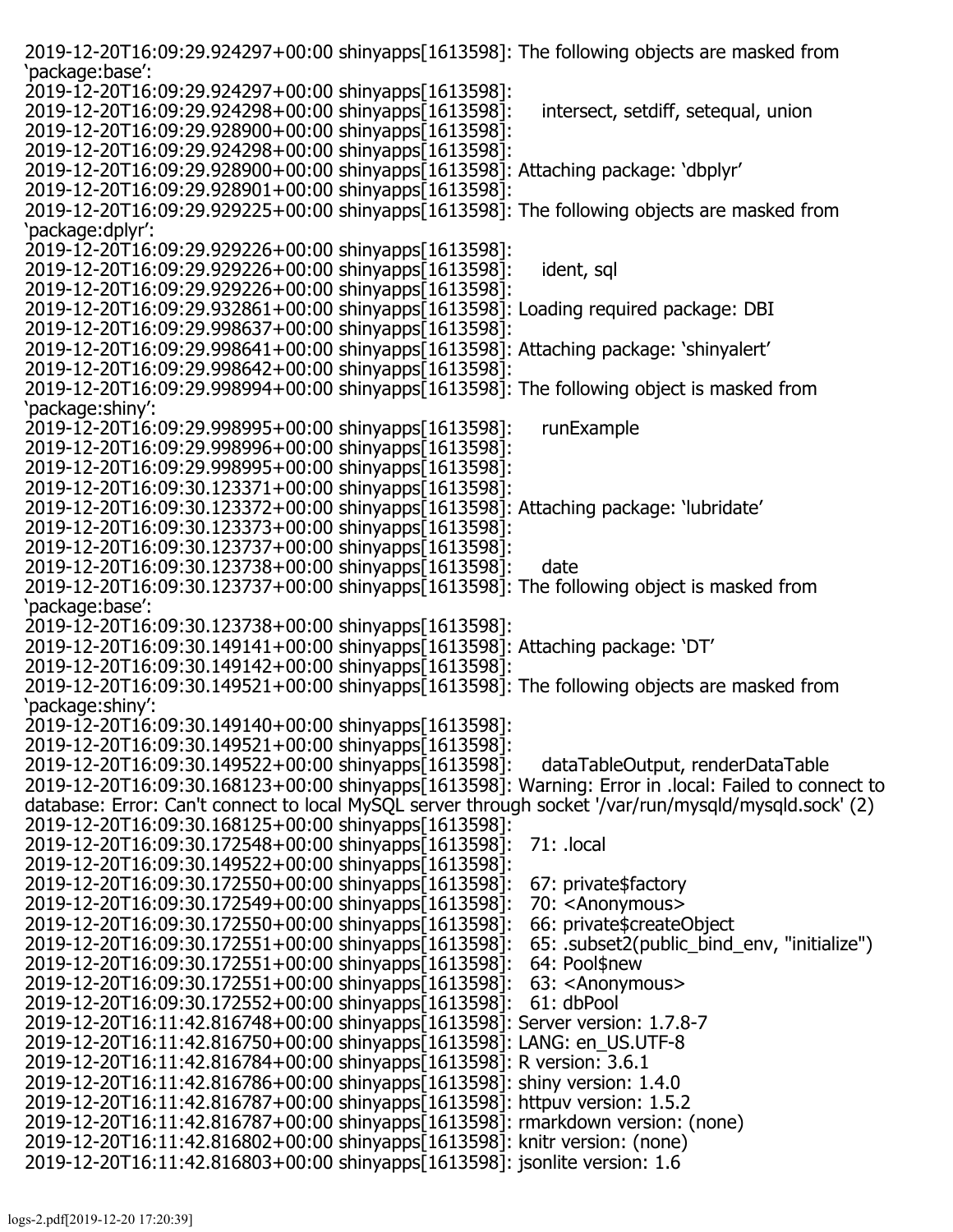2019-12-20T16:11:42.816813+00:00 shinyapps[1613598]: RJSONIO version: (none) 2019-12-20T16:11:42.816817+00:00 shinyapps[1613598]: htmltools version: 0.4.0 2019-12-20T16:11:42.816952+00:00 shinyapps[1613598]: Using pandoc at /opt/connect/ext/pandoc2 2019-12-20T16:11:42.989342+00:00 shinyapps[1613598]: 2019-12-20T16:11:42.957975+00:00 shinyapps[1613598]: Using jsonlite for JSON processing 2019-12-20T16:11:42.967846+00:00 shinyapps[1613598]: 2019-12-20T16:11:42.967848+00:00 shinyapps[1613598]: Starting R with process ID: '77' 2019-12-20T16:11:42.989344+00:00 shinyapps[1613598]: Listening on http://127.0.0.1:42198 2019-12-20T16:11:43.537153+00:00 shinyapps[1613598]: 2019-12-20T16:11:43.537156+00:00 shinyapps[1613598]: 2019-12-20T16:11:43.537155+00:00 shinyapps[1613598]: Attaching package: 'dplyr' 2019-12-20T16:11:43.538054+00:00 shinyapps[1613598]: The following objects are masked from 'package:stats': 2019-12-20T16:11:43.538056+00:00 shinyapps[1613598]: 2019-12-20T16:11:43.538056+00:00 shinyapps[1613598]: filter, lag 2019-12-20T16:11:43.538056+00:00 shinyapps[1613598]: 2019-12-20T16:11:43.538371+00:00 shinyapps[1613598]: The following objects are masked from 'package:base': 2019-12-20T16:11:43.538379+00:00 shinyapps[1613598]: 2019-12-20T16:11:43.542851+00:00 shinyapps[1613598]: Attaching package: 'dbplyr' 2019-12-20T16:11:43.542849+00:00 shinyapps[1613598]: 2019-12-20T16:11:43.538380+00:00 shinyapps[1613598]: intersect, setdiff, setequal, union 2019-12-20T16:11:43.538380+00:00 shinyapps[1613598]: 2019-12-20T16:11:43.543156+00:00 shinyapps[1613598]: 2019-12-20T16:11:43.542852+00:00 shinyapps[1613598]: 2019-12-20T16:11:43.543156+00:00 shinyapps[1613598]: The following objects are masked from 'package:dplyr': 2019-12-20T16:11:43.543157+00:00 shinyapps[1613598]: ident, sql 2019-12-20T16:11:43.543157+00:00 shinyapps[1613598]: 2019-12-20T16:11:43.545662+00:00 shinyapps[1613598]: Loading required package: DBI 2019-12-20T16:11:43.607732+00:00 shinyapps[1613598]: 2019-12-20T16:11:43.607735+00:00 shinyapps[1613598]: Attaching package: 'shinyalert' 2019-12-20T16:11:43.607735+00:00 shinyapps[1613598]: 2019-12-20T16:11:43.608112+00:00 shinyapps[1613598]: The following object is masked from 'package:shiny': 2019-12-20T16:11:43.608112+00:00 shinyapps[1613598]: 2019-12-20T16:11:43.608113+00:00 shinyapps[1613598]: runExample 2019-12-20T16:11:43.608113+00:00 shinyapps[1613598]: 2019-12-20T16:11:43.720911+00:00 shinyapps[1613598]: 2019-12-20T16:11:43.720927+00:00 shinyapps[1613598]: Attaching package: 'lubridate' 2019-12-20T16:11:43.720929+00:00 shinyapps[1613598]: 2019-12-20T16:11:43.721274+00:00 shinyapps[1613598]: The following object is masked from 'package:base': 2019-12-20T16:11:43.721274+00:00 shinyapps[1613598]: 2019-12-20T16:11:43.737669+00:00 shinyapps[1613598]: 2019-12-20T16:11:43.721275+00:00 shinyapps[1613598]: date 2019-12-20T16:11:43.721276+00:00 shinyapps[1613598]: 2019-12-20T16:11:43.737319+00:00 shinyapps[1613598]: 2019-12-20T16:11:43.737321+00:00 shinyapps[1613598]: Attaching package: 'DT' 2019-12-20T16:11:43.737321+00:00 shinyapps[1613598]: 2019-12-20T16:11:43.737667+00:00 shinyapps[1613598]: The following objects are masked from 'package:shiny': 2019-12-20T16:11:43.737668+00:00 shinyapps[1613598]: 2019-12-20T16:11:43.737668+00:00 shinyapps[1613598]: dataTableOutput, renderDataTable 2019-12-20T16:11:43.751997+00:00 shinyapps[1613598]: Warning: Error in .local: Failed to connect to database: Error: Can't connect to local MySQL server through socket '/var/run/mysqld/mysqld.sock' (2) 2019-12-20T16:11:43.751999+00:00 shinyapps[1613598]: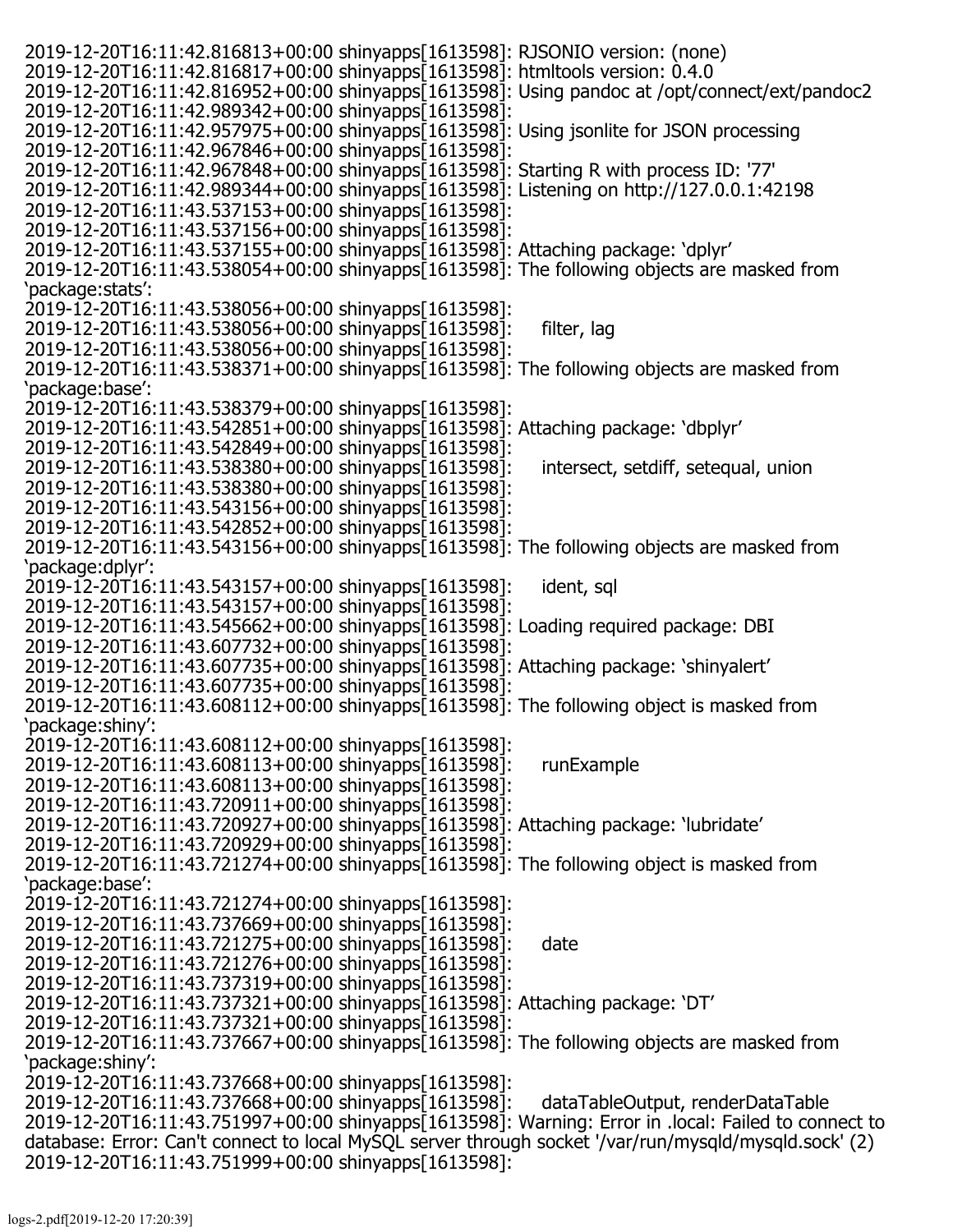2019-12-20T16:11:43.756372+00:00 shinyapps[1613598]: 71: .local 2019-12-20T16:11:43.756373+00:00 shinyapps[1613598]: 70: <Anonymous> 2019-12-20T16:11:43.756374+00:00 shinyapps[1613598]: 67: private\$factory<br>2019-12-20T16:11:43.756375+00:00 shinyapps[1613598]: 66: private\$createObject 2019-12-20T16:11:43.756375+00:00 shinyapps[1613598]: 66: private\$createObject<br>2019-12-20T16:11:43.756375+00:00 shinyapps[1613598]: 65: .subset2(public bind env, "initialize") 2019-12-20T16:11:43.756375+00:00 shinyapps[1613598]: 2019-12-20T16:11:43.756376+00:00 shinyapps[1613598]: 63: <Anonymous> 2019-12-20T16:11:43.756375+00:00 shinyapps[1613598]: 64: Pool\$new 2019-12-20T16:11:43.756376+00:00 shinyapps[1613598]: 61: dbPool 2019-12-20T16:13:48.323509+00:00 shinyapps[1613598]: Server version: 1.7.8-7 2019-12-20T16:13:48.323550+00:00 shinyapps[1613598]: LANG: en\_US.UTF-8 2019-12-20T16:13:48.323553+00:00 shinyapps[1613598]: shiny version: 1.4.0 2019-12-20T16:13:48.323732+00:00 shinyapps[1613598]: Using pandoc at /opt/connect/ext/pandoc2 2019-12-20T16:13:48.528535+00:00 shinyapps[1613598]: Using jsonlite for JSON processing 2019-12-20T16:13:48.538251+00:00 shinyapps[1613598]: 2019-12-20T16:13:48.538257+00:00 shinyapps[1613598]: Starting R with process ID: '25' 2019-12-20T16:13:48.561954+00:00 shinyapps[1613598]: 2019-12-20T16:13:48.561955+00:00 shinyapps[1613598]: Listening on http://127.0.0.1:34422 2019-12-20T16:13:48.323552+00:00 shinyapps[1613598]: R version: 3.6.1 2019-12-20T16:13:48.323553+00:00 shinyapps[1613598]: rmarkdown version: (none) 2019-12-20T16:13:48.323563+00:00 shinyapps[1613598]: knitr version: (none) 2019-12-20T16:13:48.323572+00:00 shinyapps[1613598]: RJSONIO version: (none) 2019-12-20T16:13:48.323564+00:00 shinyapps[1613598]: jsonlite version: 1.6 2019-12-20T16:13:48.323578+00:00 shinyapps[1613598]: htmltools version: 0.4.0 2019-12-20T16:13:48.323553+00:00 shinyapps[1613598]: httpuv version: 1.5.2 2019-12-20T16:14:15.124077+00:00 shinyapps[1613598]: Server version: 1.7.8-7 2019-12-20T16:14:15.124079+00:00 shinyapps[1613598]: LANG: en\_US.UTF-8 2019-12-20T16:14:15.270749+00:00 shinyapps[1613598]: Using jsonlite for JSON processing 2019-12-20T16:14:15.124117+00:00 shinyapps[1613598]: R version: 3.6.1 2019-12-20T16:14:15.279579+00:00 shinyapps[1613598]: 2019-12-20T16:14:15.124118+00:00 shinyapps[1613598]: shiny version: 1.4.0 2019-12-20T16:14:15.279582+00:00 shinyapps[1613598]: Starting R with process ID: '41' 2019-12-20T16:14:15.124119+00:00 shinyapps[1613598]: httpuv version: 1.5.2 2019-12-20T16:14:15.300626+00:00 shinyapps[1613598]: 2019-12-20T16:14:15.124129+00:00 shinyapps[1613598]: knitr version: (none) 2019-12-20T16:14:15.300628+00:00 shinyapps[1613598]: Listening on http://127.0.0.1:34614 2019-12-20T16:14:15.124288+00:00 shinyapps[1613598]: Using pandoc at /opt/connect/ext/pandoc2 2019-12-20T16:14:15.124143+00:00 shinyapps[1613598]: RJSONIO version: (none) 2019-12-20T16:14:15.124130+00:00 shinyapps[1613598]: jsonlite version: 1.6 2019-12-20T16:14:15.124119+00:00 shinyapps[1613598]: rmarkdown version: (none) 2019-12-20T16:14:15.124153+00:00 shinyapps[1613598]: htmltools version: 0.4.0 2019-12-20T16:14:15.796097+00:00 shinyapps[1613598]: 2019-12-20T16:14:15.796100+00:00 shinyapps[1613598]: Attaching package: 'dplyr' 2019-12-20T16:14:15.796101+00:00 shinyapps[1613598]: 2019-12-20T16:14:15.797013+00:00 shinyapps[1613598]: The following objects are masked from 'package:stats': 2019-12-20T16:14:15.797014+00:00 shinyapps[1613598]: 2019-12-20T16:14:15.797015+00:00 shinyapps[1613598]: filter, lag 2019-12-20T16:14:15.797015+00:00 shinyapps[1613598]: 2019-12-20T16:14:15.797338+00:00 shinyapps[1613598]: 2019-12-20T16:14:15.802017+00:00 shinyapps[1613598]: 2019-12-20T16:14:15.802018+00:00 shinyapps[1613598]: Attaching package: 'dbplyr' 2019-12-20T16:14:15.797335+00:00 shinyapps[1613598]: The following objects are masked from 'package:base': 2019-12-20T16:14:15.802329+00:00 shinyapps[1613598]: 2019-12-20T16:14:15.797337+00:00 shinyapps[1613598]: 2019-12-20T16:14:15.805319+00:00 shinyapps[1613598]: Loading required package: DBI<br>2019-12-20T16:14:15.797338+00:00 shinyapps[1613598]: intersect, setdiff, setequal, union 2019-12-20T16:14:15.797338+00:00 shinyapps[1613598]: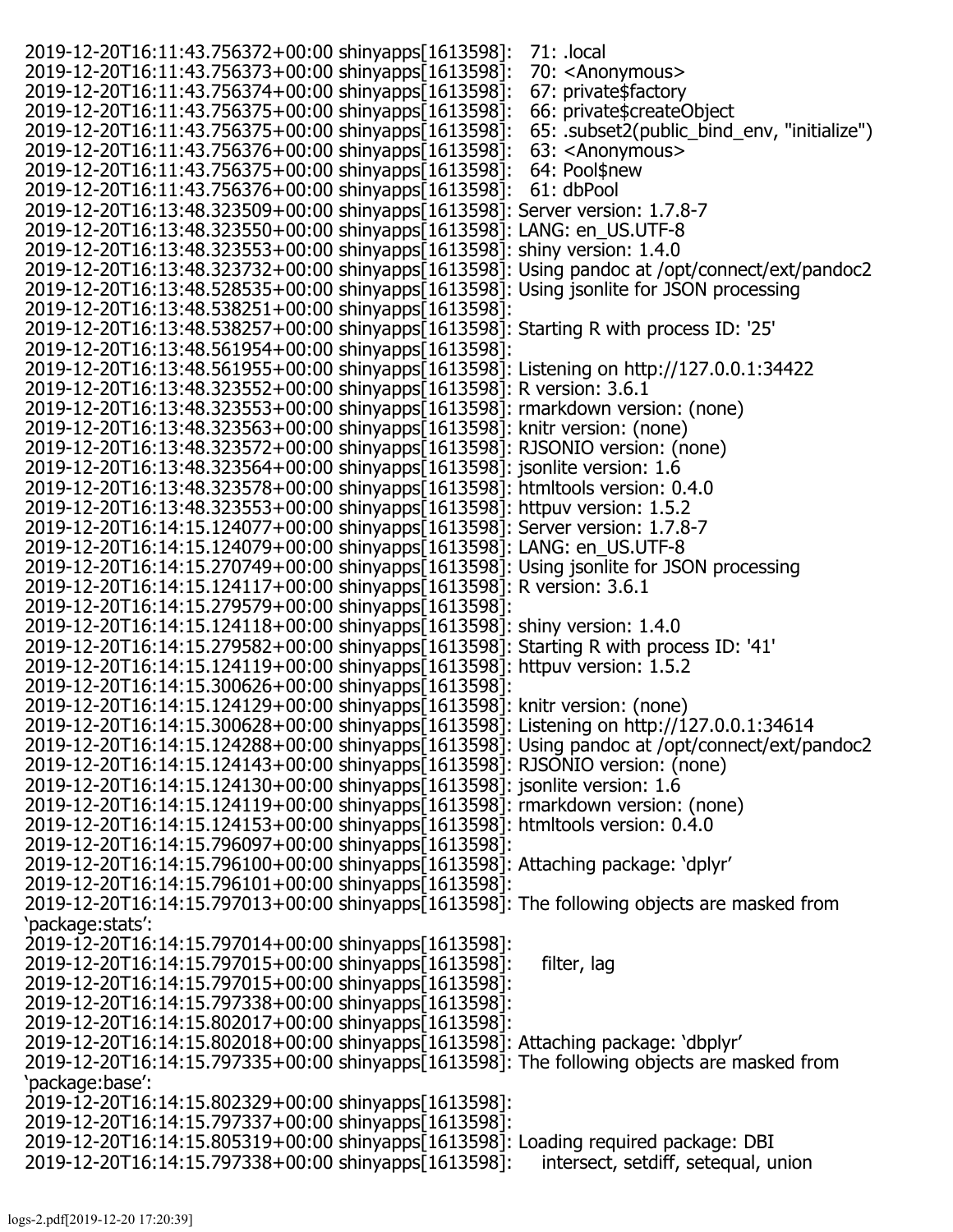2019-12-20T16:14:15.868632+00:00 shinyapps[1613598]: 2019-12-20T16:14:15.868634+00:00 shinyapps[1613598]: Attaching package: 'shinyalert' 2019-12-20T16:14:15.868634+00:00 shinyapps[1613598]: 2019-12-20T16:14:15.868963+00:00 shinyapps[1613598]: The following object is masked from 'package:shiny': 2019-12-20T16:14:15.802019+00:00 shinyapps[1613598]: 2019-12-20T16:14:15.868964+00:00 shinyapps[1613598]: 2019-12-20T16:14:15.802327+00:00 shinyapps[1613598]: The following objects are masked from 'package:dplyr': 2019-12-20T16:14:15.868965+00:00 shinyapps[1613598]: runExample 2019-12-20T16:14:16.021015+00:00 shinyapps[1613598]: Attaching package: 'DT' 2019-12-20T16:14:15.802328+00:00 shinyapps[1613598]: 2019-12-20T16:14:15.868965+00:00 shinyapps[1613598]: 2019-12-20T16:14:16.021016+00:00 shinyapps[1613598]: 2019-12-20T16:14:16.045044+00:00 shinyapps[1613598]: 66: private\$createObject 2019-12-20T16:14:15.802329+00:00 shinyapps[1613598]: 2019-12-20T16:14:15.996405+00:00 shinyapps[1613598]: 2019-12-20T16:14:16.021388+00:00 shinyapps[1613598]: The following objects are masked from 'package:shiny': 2019-12-20T16:14:16.045044+00:00 shinyapps[1613598]: 65: .subset2(public\_bind\_env, "initialize") 2019-12-20T16:14:15.996407+00:00 shinyapps[1613598]: Attaching package: 'lubridate' 2019-12-20T16:14:16.021389+00:00 shinyapps[1613598]: 2019-12-20T16:14:16.045045+00:00 shinyapps[1613598]: 64: Pool\$new 2019-12-20T16:14:15.996408+00:00 shinyapps[1613598]: 2019-12-20T16:14:16.021390+00:00 shinyapps[1613598]: dataTableOutput, renderDataTable<br>2019-12-20T16:14:16.045045+00:00 shinyapps[1613598]: 63: <Anonymous> 2019-12-20T16:14:16.045045+00:00 shinyapps[1613598]: 63: <Anonymous> 2019-12-20T16:14:15.996769+00:00 shinyapps[1613598]: The following object is masked from 'package:base': 2019-12-20T16:14:16.021390+00:00 shinyapps[1613598]: 2019-12-20T16:14:16.045045+00:00 shinyapps[1613598]: 61: dbPool 2019-12-20T16:14:15.996770+00:00 shinyapps[1613598]: 2019-12-20T16:14:16.040499+00:00 shinyapps[1613598]: Warning: Error in .local: Failed to connect to database: Error: Can't connect to local MySQL server through socket '/var/run/mysqld/mysqld.sock' (2) 2019-12-20T16:14:15.996770+00:00 shinyapps[1613598]: date 2019-12-20T16:14:16.040501+00:00 shinyapps[1613598]: 2019-12-20T16:14:15.996771+00:00 shinyapps[1613598]: 2019-12-20T16:14:16.045042+00:00 shinyapps[1613598]: 71: .local 2019-12-20T16:14:16.021013+00:00 shinyapps[1613598]: 2019-12-20T16:14:16.045043+00:00 shinyapps[1613598]: 70: <Anonymous> 2019-12-20T16:14:16.045043+00:00 shinyapps[1613598]: 2019-12-20T16:18:55.453929+00:00 shinyapps[1613598]: Server version: 1.7.8-7 2019-12-20T16:18:55.453974+00:00 shinyapps[1613598]: R version: 3.6.1 2019-12-20T16:18:55.453931+00:00 shinyapps[1613598]: LANG: en\_US.UTF-8 2019-12-20T16:18:55.453976+00:00 shinyapps[1613598]: shiny version: 1.4.0 2019-12-20T16:18:55.453976+00:00 shinyapps[1613598]: httpuv version: 1.5.2 2019-12-20T16:18:55.453977+00:00 shinyapps[1613598]: rmarkdown version: (none) 2019-12-20T16:18:55.453977+00:00 shinyapps[1613598]: knitr version: (none) 2019-12-20T16:18:55.453989+00:00 shinyapps[1613598]: jsonlite version: 1.6 2019-12-20T16:18:55.453990+00:00 shinyapps[1613598]: RJSONIO version: (none) 2019-12-20T16:18:55.453995+00:00 shinyapps[1613598]: htmltools version: 0.4.0 2019-12-20T16:18:55.454149+00:00 shinyapps[1613598]: Using pandoc at /opt/connect/ext/pandoc2 2019-12-20T16:18:55.664642+00:00 shinyapps[1613598]: 2019-12-20T16:18:55.655256+00:00 shinyapps[1613598]: Using jsonlite for JSON processing 2019-12-20T16:18:55.664643+00:00 shinyapps[1613598]: Starting R with process ID: '26' 2019-12-20T16:18:55.687867+00:00 shinyapps[1613598]: 2019-12-20T16:18:55.687869+00:00 shinyapps[1613598]: Listening on http://127.0.0.1:34814 2019-12-20T16:19:07.093070+00:00 shinyapps[1613598]: Server version: 1.7.8-7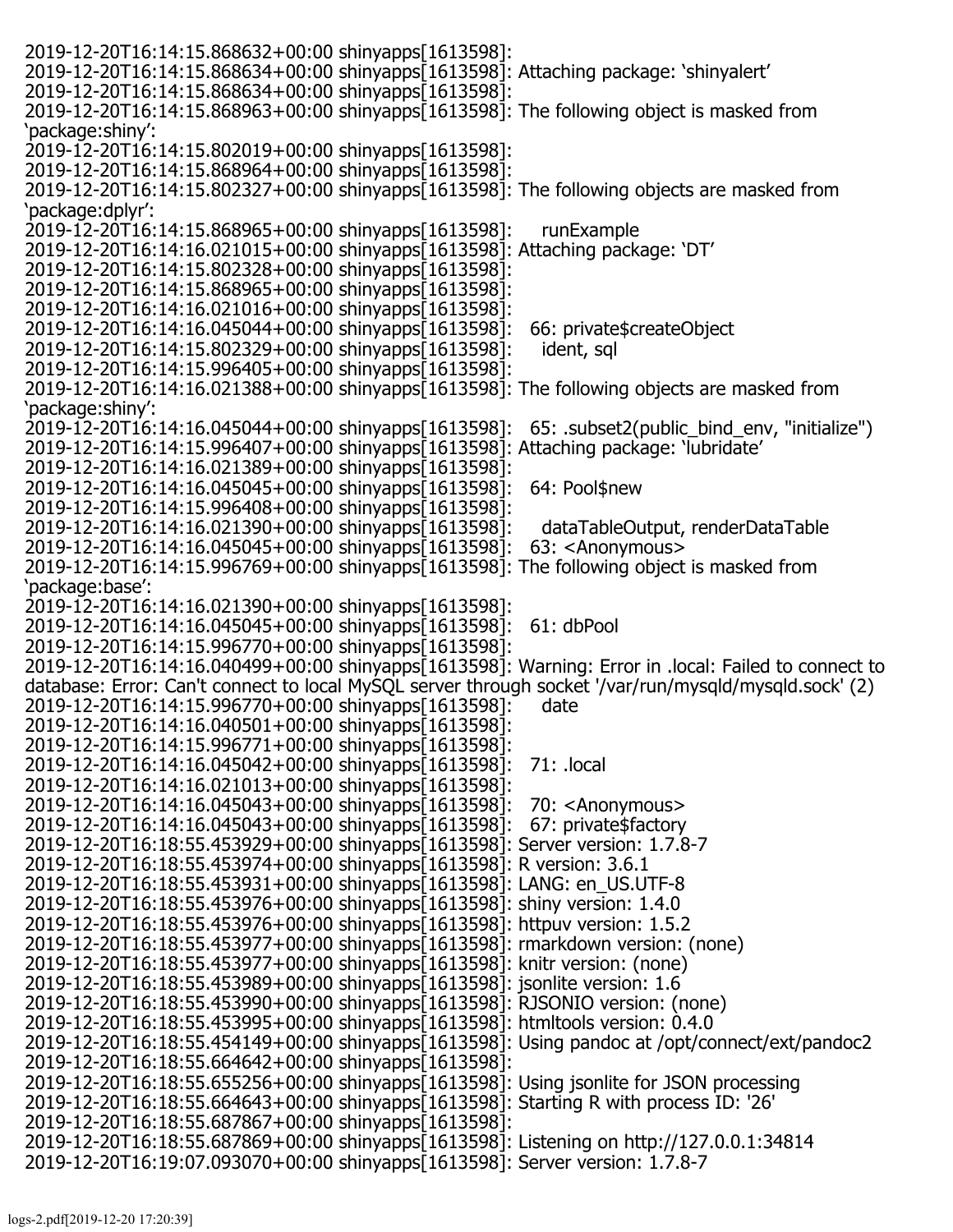2019-12-20T16:19:07.093072+00:00 shinyapps[1613598]: LANG: en\_US.UTF-8 2019-12-20T16:19:07.093098+00:00 shinyapps[1613598]: R version: 3.6.1 2019-12-20T16:19:07.093099+00:00 shinyapps[1613598]: shiny version: 1.4.0 2019-12-20T16:19:07.093099+00:00 shinyapps[1613598]: httpuv version: 1.5.2 2019-12-20T16:19:07.093099+00:00 shinyapps[1613598]: rmarkdown version: (none) 2019-12-20T16:19:07.093123+00:00 shinyapps[1613598]: knitr version: (none) 2019-12-20T16:19:07.093124+00:00 shinyapps[1613598]: jsonlite version: 1.6 2019-12-20T16:19:07.093132+00:00 shinyapps[1613598]: RJSONIO version: (none) 2019-12-20T16:19:07.093132+00:00 shinyapps[1613598]: htmltools version: 0.4.0 2019-12-20T16:19:07.093278+00:00 shinyapps[1613598]: Using pandoc at /opt/connect/ext/pandoc2 2019-12-20T16:19:07.240936+00:00 shinyapps[1613598]: Using jsonlite for JSON processing 2019-12-20T16:19:07.249086+00:00 shinyapps[1613598]: 2019-12-20T16:19:07.249088+00:00 shinyapps[1613598]: Starting R with process ID: '27' 2019-12-20T16:19:07.270801+00:00 shinyapps[1613598]: 2019-12-20T16:19:07.270802+00:00 shinyapps[1613598]: Listening on http://127.0.0.1:37468 2019-12-20T16:19:22.118850+00:00 shinyapps[1613598]: Server version: 1.7.8-7 2019-12-20T16:19:22.118881+00:00 shinyapps[1613598]: LANG: en\_US.UTF-8 2019-12-20T16:19:22.118882+00:00 shinyapps[1613598]: R version: 3.6.1 2019-12-20T16:19:22.118895+00:00 shinyapps[1613598]: shiny version: 1.4.0 2019-12-20T16:19:22.118917+00:00 shinyapps[1613598]: httpuv version: 1.5.2 2019-12-20T16:19:22.118951+00:00 shinyapps[1613598]: knitr version: (none) 2019-12-20T16:19:22.118952+00:00 shinyapps[1613598]: jsonlite version: 1.6 2019-12-20T16:19:22.118936+00:00 shinyapps[1613598]: rmarkdown version: (none) 2019-12-20T16:19:22.118959+00:00 shinyapps[1613598]: RJSONIO version: (none) 2019-12-20T16:19:22.118985+00:00 shinyapps[1613598]: htmltools version: 0.4.0 2019-12-20T16:19:22.119163+00:00 shinyapps[1613598]: Using pandoc at /opt/connect/ext/pandoc2 2019-12-20T16:19:22.262161+00:00 shinyapps[1613598]: Using jsonlite for JSON processing 2019-12-20T16:19:22.270529+00:00 shinyapps[1613598]: 2019-12-20T16:19:22.270530+00:00 shinyapps[1613598]: Starting R with process ID: '27' 2019-12-20T16:19:22.292315+00:00 shinyapps[1613598]: 2019-12-20T16:19:22.292316+00:00 shinyapps[1613598]: Listening on http://127.0.0.1:44702 2019-12-20T16:19:47.315824+00:00 shinyapps[1613598]: Server version: 1.7.8-7 2019-12-20T16:19:47.315827+00:00 shinyapps[1613598]: LANG: en\_US.UTF-8 2019-12-20T16:19:47.315868+00:00 shinyapps[1613598]: shiny version: 1.4.0 2019-12-20T16:19:47.315869+00:00 shinyapps[1613598]: httpuv version: 1.5.2 2019-12-20T16:19:47.315867+00:00 shinyapps[1613598]: R version: 3.6.1 2019-12-20T16:19:47.315870+00:00 shinyapps[1613598]: rmarkdown version: (none) 2019-12-20T16:19:47.315870+00:00 shinyapps[1613598]: knitr version: (none) 2019-12-20T16:19:47.315870+00:00 shinyapps[1613598]: jsonlite version: 1.6 2019-12-20T16:19:47.315888+00:00 shinyapps[1613598]: RJSONIO version: (none) 2019-12-20T16:19:47.315889+00:00 shinyapps[1613598]: htmltools version: 0.4.0 2019-12-20T16:19:47.316020+00:00 shinyapps[1613598]: Using pandoc at /opt/connect/ext/pandoc2 2019-12-20T16:19:47.458295+00:00 shinyapps[1613598]: Using jsonlite for JSON processing 2019-12-20T16:19:47.467113+00:00 shinyapps[1613598]: 2019-12-20T16:19:47.467114+00:00 shinyapps[1613598]: Starting R with process ID: '42' 2019-12-20T16:19:47.487743+00:00 shinyapps[1613598]: 2019-12-20T16:19:47.487744+00:00 shinyapps[1613598]: Listening on http://127.0.0.1:40982 2019-12-20T16:19:48.020560+00:00 shinyapps[1613598]: 2019-12-20T16:19:48.020562+00:00 shinyapps[1613598]: Attaching package: 'dplyr' 2019-12-20T16:19:48.021481+00:00 shinyapps[1613598]: The following objects are masked from 'package:stats': 2019-12-20T16:19:48.021482+00:00 shinyapps[1613598]: 2019-12-20T16:19:48.020563+00:00 shinyapps[1613598]: 2019-12-20T16:19:48.021482+00:00 shinyapps[1613598]: filter, lag 2019-12-20T16:19:48.021825+00:00 shinyapps[1613598]: The following objects are masked from 'package:base': 2019-12-20T16:19:48.021483+00:00 shinyapps[1613598]: